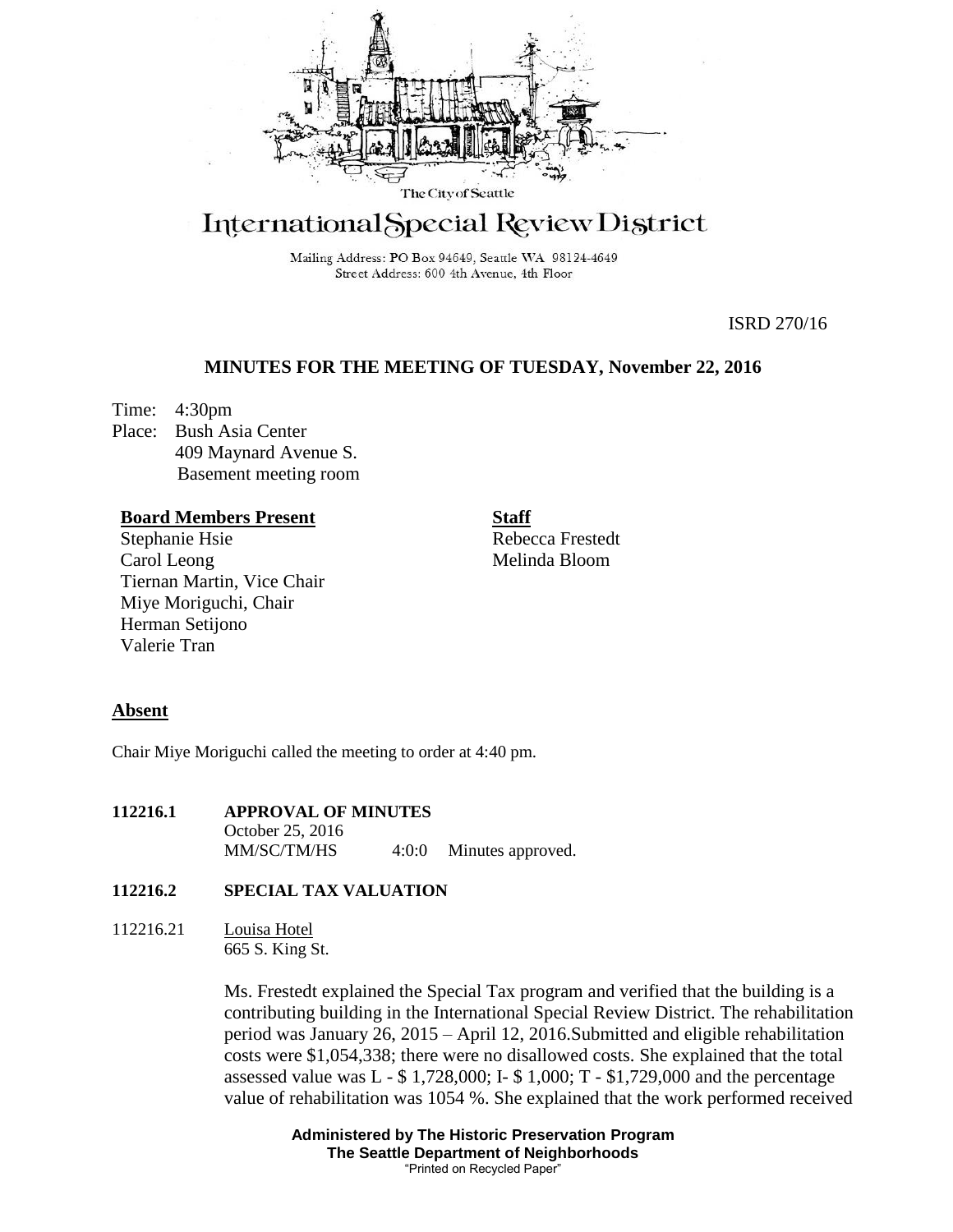approval from the International Special Review District Board. Responding to questions she explained that the owner can apply multiple times considering different work. She said that this board's approval is advisory to the Landmarks Preservation Board.

Action: I move that the International Special Review District Board recommend to the Landmarks Preservation Board to approve the following property for Special Tax Certification: Louisa Hotel, 665 S. King St. This action is based upon the criteria set forth in Title 84 RCW Chapter 449; and based on the review and approval of the building exterior renovation by the International Special Review District Board; that the property is a contributing building located in the International Special Review District, and has not been altered in any way that adversely affects those features that identify its significance or contribution to the International Special Review District; and has substantially improved in the 24 month period prior to application, and that the recommendation is conditioned upon the execution of an agreement between the Local Review Board as required by Title 84 RCW, Chapter 449.

MM/SC/TM/HS 4:0:0 Motion carried.

## **112216.3 CERTIFICATES OF APPROVAL**

112216.31 Publix Hotel

 $510\,5^{th}$  Ave. S.

*Applicant:* Laura Brodax, artist, presenting on behalf of Kiki Gram, Spectrum Development

Ms. Moriguchi recused herself.

Mr. Setijono disclosed that his firm was involved at the beginning of this project but not this portion of work.

Ms. Frestedt explained the proposed installation of artwork, by Laura Brodax, along the concrete wall on the  $5<sup>th</sup>$  Ave. S. façade. The artwork consists of 12" x 12" screen printed tiles adhered to the wall and wrapped in metal trim. Exhibits included plans and photographs. She reported that the Publix Warehouse building was constructed in 2015-2016. It is adjacent to the historic Publix Hotel (1927), which is a contributing building located within the Asian Design Character District. A Certificate of Approval for revisions to the final design, related to window and paint colors, was issued in November 2015.

Applicant Comment:

Ken Louie, Uwajimaya, explained the art will be durable, fit the character of the neighborhood and honor the Publix which has been here since 1928.

Artist Laura Brodax said she was honored to be selected and said the work will give a nod to the history of the building and the neighborhood. She explained that the grandmother of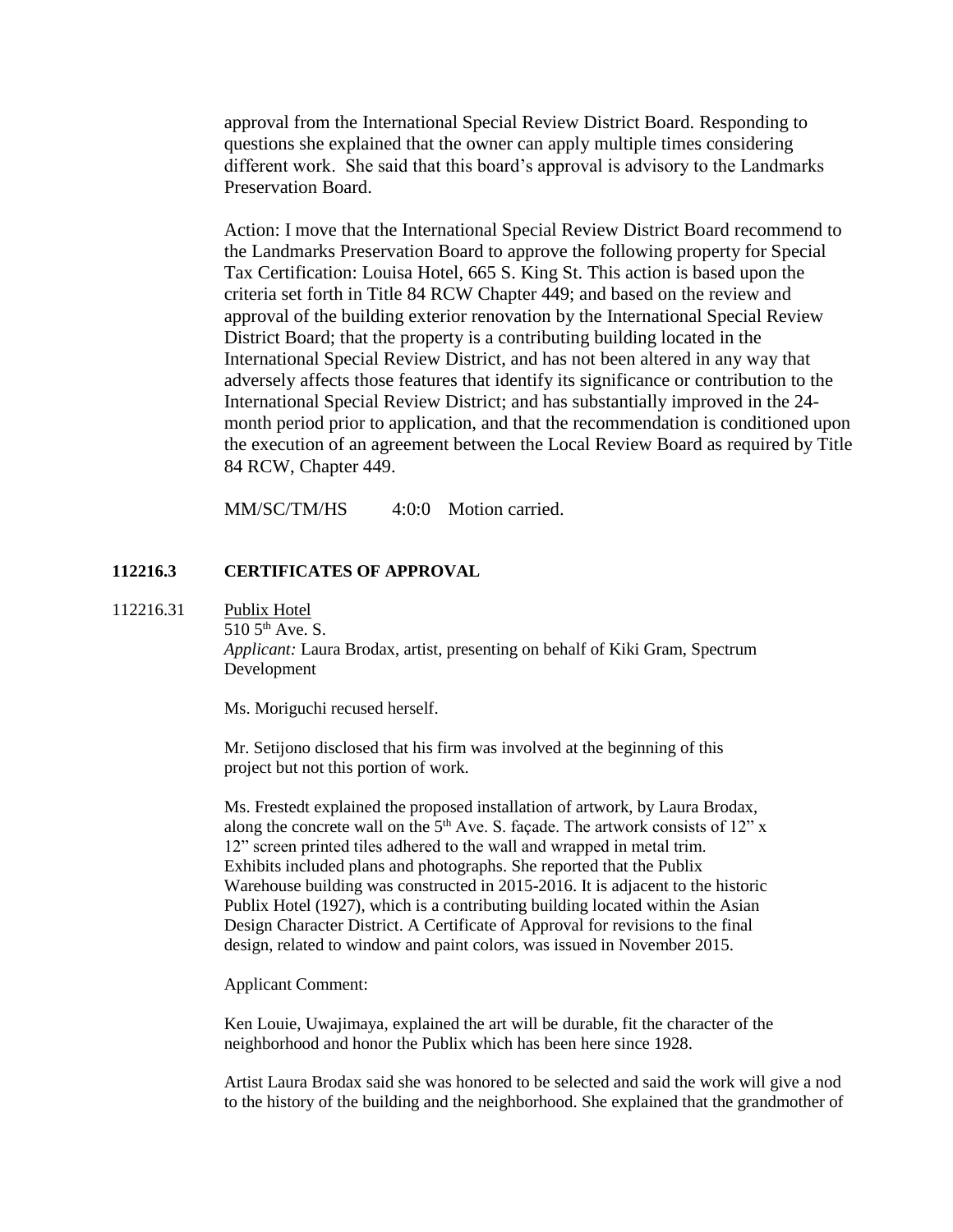a family that lived in the building had a garden in buckets that she referred to as her 'garden in the sky'; this has served as inspiration for the three arrangements, two of which are ikebana and one has more the feeling of the grandmother's garden. She said that the porcelain tiles will display names from original registries – actual signatures from the registries that she obtained from Wing Luke Museum. There will be a 5' repeat of names. She said that signatures bring back that part of history – the signature which is rarely done anymore and tells a lot about who you are. She said the 12" x 12" porcelain tiles are a high fired material that is rust and graffiti proof. She said the colors are sepia tones with highlights of green for leaves and sanded gray grout.

Mr. Setijono expressed concern about moisture intrusion.

Ms. Brodax said that she has history with this type application which she said is durable. She said this application has been used for the green street and a bus shelter and they are holding up well.

Mr. Martin asked if there will be any interpretative signage.

Ms. Brodax said they are thinking of framing one of the original registry pages for use in the lobby.

Mr. Louie said they are going to do something inside but nothing on the exterior.

Responding to questions about color Mr. Brodax said that she uses sepia - no black. She said the print is sepia and the background is an ivory color base with sepia added. She said it looks like a hand colored photo.

Public Comment: There was no public comment.

Mr. Martin said it is an artistic way to celebrate history and it is fantastic the registers were preserved. He noted the connection to the past.

Ms. Hsie said it is a nice idea and nicely executed. She said she wished it filled the entire concrete face.

Ms. Brodax said that the concrete wall was part of original steam works plant and they left some exposed as an ode to the original building.

Action: I move that the International Special Review District Board recommend approval of a Certificate of Approval for design, as proposed.

The Board directs staff to prepare a written recommendation of approval, based on consideration of the application submittal and Board discussion at the November 22, 2016 public meeting, and forward this written recommendation to the Department of Neighborhoods Director.

This action is based on the **following applicable sections of the International Special Review District Ordinance and District Design Guidelines:** 

**SMC 23.66.030 – Certificates of approval – Application, review and appeals SMC 23.66.336 – Exterior building finishes**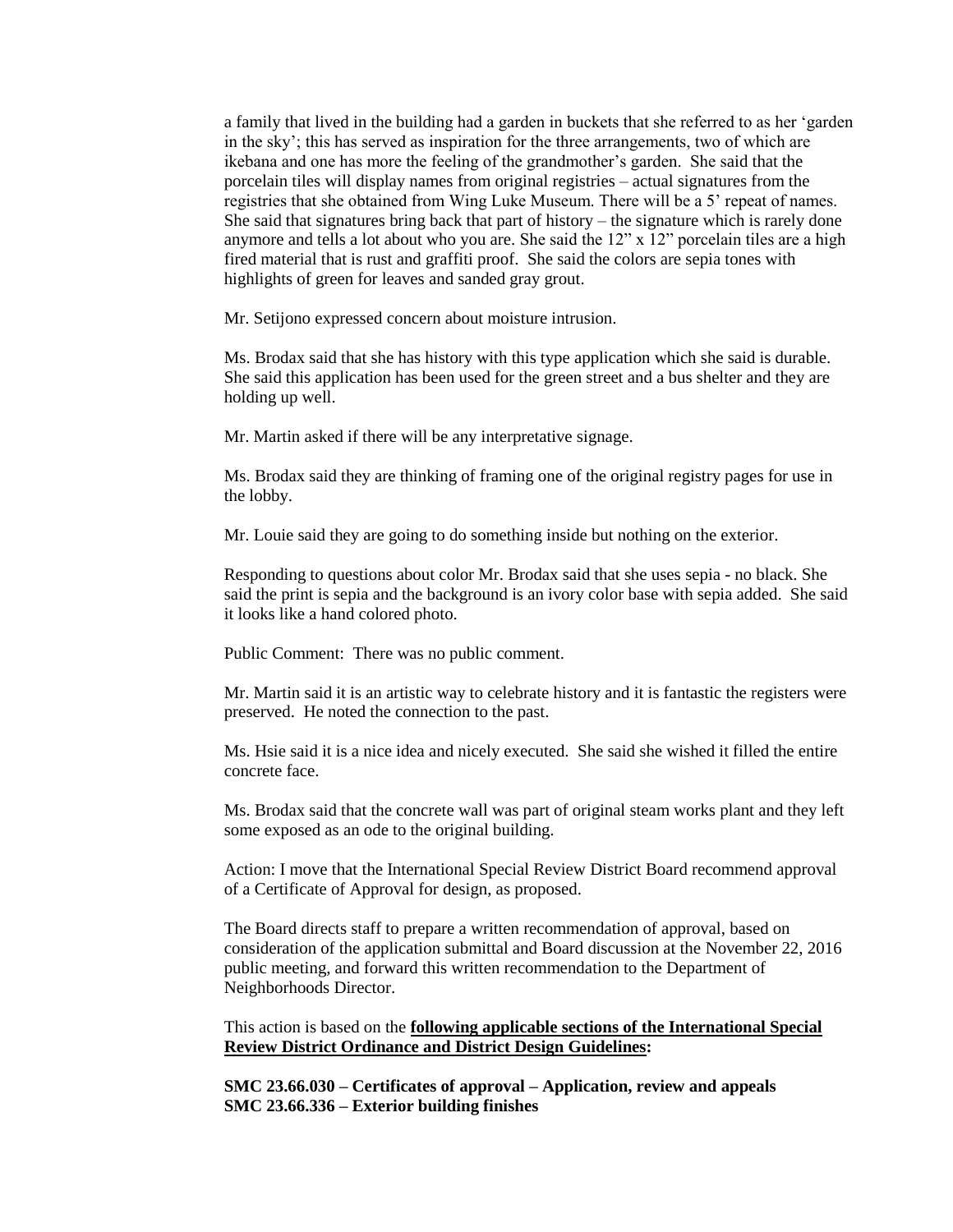#### **Secretary of the Interior's Standards:**

**#9.** New additions, exterior alterations, or related new construction shall not destroy historic materials that characterize the property. The new work shall be differentiated from the old and shall be compatible with the massing, size, scale, and architectural features to protect the historic integrity of the property and its environment.

**#10.** New additions and adjacent or related new construction shall be undertaken in such a manner that if removed in the future, the essential form and integrity of the historic property and its environment would be unimpaired

MM/SC/HS/SH 3:0:1 Motion carried. Ms. Moriguchi abstained.

#### **112216.4 BOARD BRIEFING**

112216.41 525 Yesler Way *Presenter:* Paul Hanson, NK Architects

Mr. Setijono recused himself.

Design briefing on Final Design of a new 7-story mixed-use building with one level of underground parking. Final Design includes, but is not limited to: architectural details, building materials, colors, right-of-way improvements and landscaping.

Paul Hanson and Emily Evanson, NK Architects, presented via PowerPoint (full report in DON file).

Mr. Hanson said they made revisions based on board input about details expressed at cornice and floor plates, how to tie this building to the neighborhood and how the building fits into the historic context of Japantown.

#### *Ms. Leong arrived at 5:20 pm.*

Mr. Hanson explained the consistent window sizes and patterning similar to the Panama Hotel, Nippon Kan and Publix buildings and noted they have added depth and color to windows with break shape metal. He said the primary entries will be double height; they will use double height storefront system to express the entries. They will bring up concrete and bring down window pattern. He said they studied their massing strategy – the proportion and where there are breaks. He said the north wing and south wing are broken by an element. He said there is different height space in the front and that works with the concrete base. He went over details of the Nippon Kan Theater Building and noted that its upper level is typical of other buildings of its time in Japantown. He showed massing options and said their intent is to break it into smaller pieces and give it breaks. He said they compared the massing with that of the Panama Hotel and said they are trying to emulate the break in the building. He said they added bands of color at the base that repeat what is happening with color in the storefronts – poppy and gold at both ends and then add teal at the childcare entry. He said they are looking at ways to introduce something different at the childcare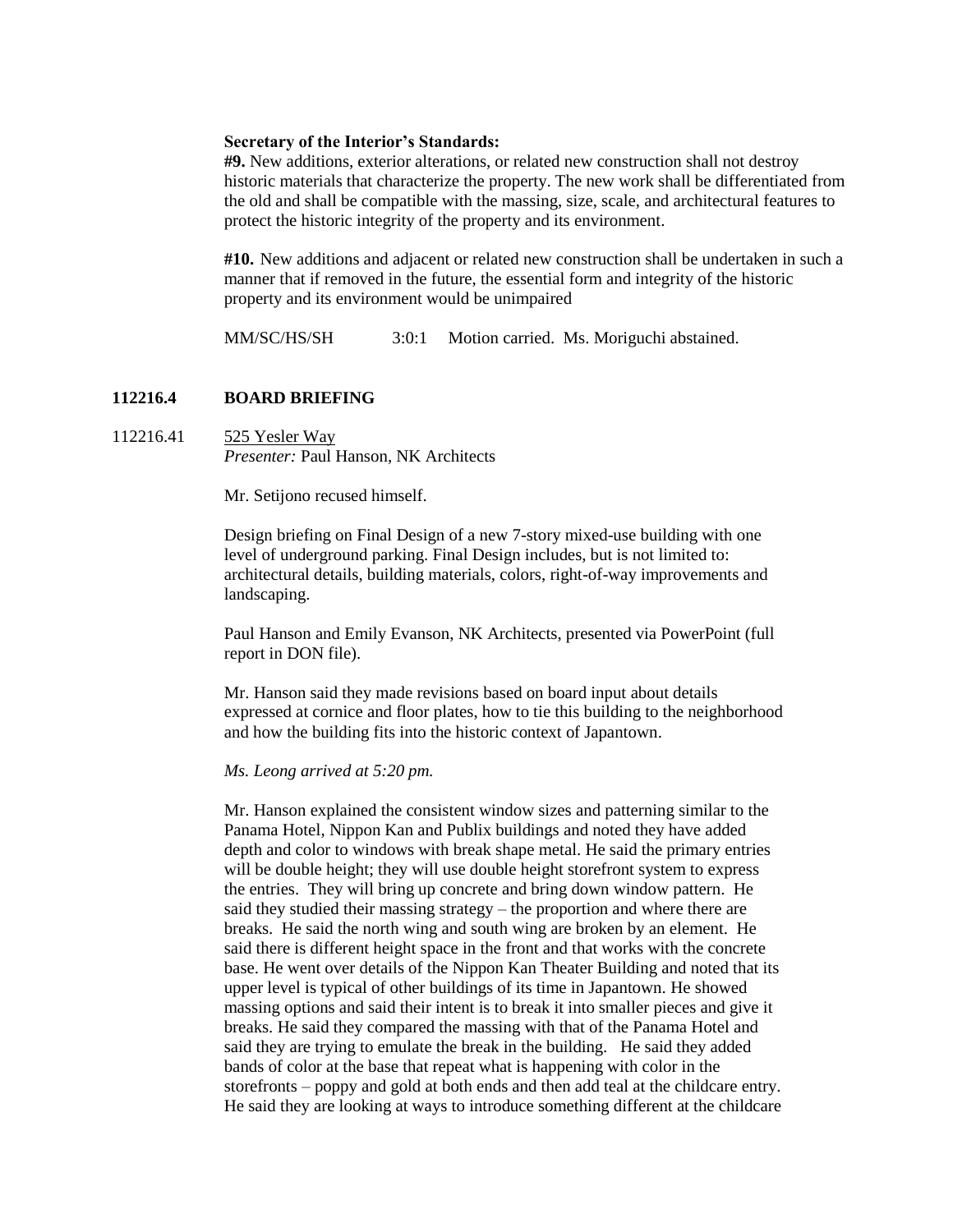entry and prefer to keep the difference subtle for long term flexibility of use. He said they will add some seat cubes outside, signage, lighting, screening, landscape.

He went over proposed materials:

- Canopy: steel channel, wood on bottom; integrated lighting and signage.
- Residential entry: lighting
- Lighting: three fixtures proposed for 1) landscape and signage, 2) downlights on canopy and recessed entries, and 3) on face of building.
- Signage: will be integrated into canopy.
- Screening: details in packet. Pattern similar to storefront, datum line for top; color and spacing.
- Window flashing: break shape metal in teal and poppy.
- Garage door: alley gate, security gate detail.
- Glass railing: level 7 deck.
- Rooftop mechanical: pressurization of elevators and stairs; stair hatch, stair overrun and elevator overrun – all invisible.
- Courtyard design: design by childcare consultant includes Japanese Maple, bamboo, corrals for different aged children.

Mr. Hanson said that they are proud of their design and think they are going in the right direction. He said Options 1 or 4 would be successful and they want board input so they can come back with final.

Ms. Moriguchi said that she can see the thought and work put in to the design concerning board input; she said as you progress through drawings you can see that. She thanked the design team. She said massing of Options 1 or 4 makes the most sense.

Mr. Hanson said they prefer Option 1; the owner prefers Option 4.

Ms. Hsie asked about what drives the color choices.

Mr. Hanson said that the teal is from the Nippon Kan Theater window; the gold is from other buildings in the district.

Mr. Martin asked if prayer flags were used as inspiration.

Mr. Hanson said that was part of an older packet and was how they got to the screening element with texture and repetitive pattern.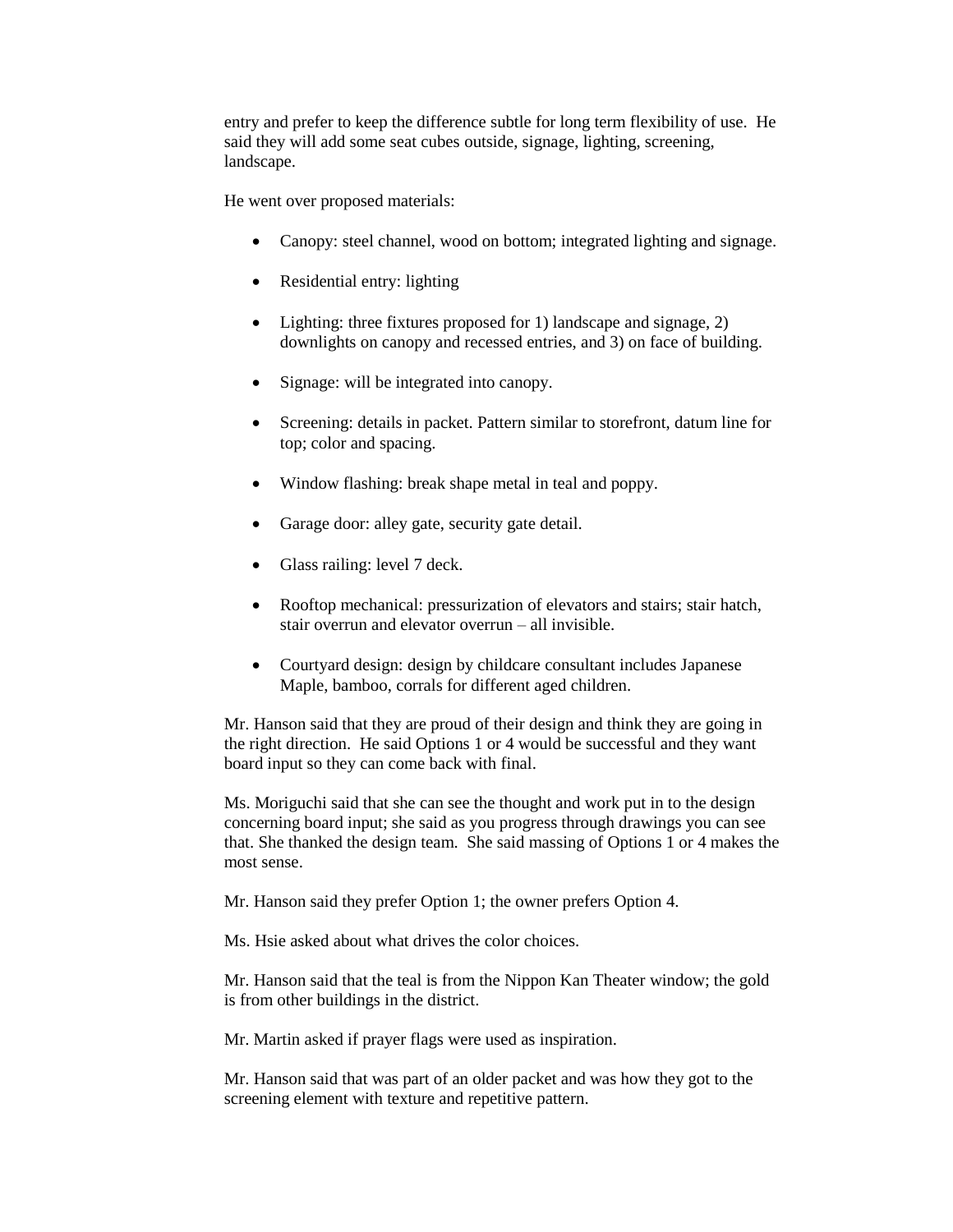Mr. Martin said that massing Option 4 is not monolithic; the top and bottom are differentiated enough to break it up. He said he likes the way it steps down in relation to the topography. He preferred Option 4.

Ms. Hsie agreed. She said she would like to see more elevations of what patterning will look like and noted she is having a hard time seeing the tatami pattern. She said it is expressing as one mass and said she wants to see elevations and more exploration of patterning - it will be important in Japantown context. She said she liked the example – Panama and New Panama Hotel are successful buildings. She said earthen materials are preferred.

Mr. Hanson said they started with board form concrete at base and the could express patterning from above or let it die into Hardi.

Ms. Moriguchi said she is not as concerned with concrete. She said that the Hardi needs more creativity to get texture, patterning and interest. She said with the tatami inspiration the two to one portion isn't maintained and she questioned if it reads correctly.

Mr. Martin said it looks they tried to squeeze it in and it is hard to read the pattern. He said he would like to see comparison between this design and where the used the form of windows as inspiration.

Ms. Moriguchi said tatami is really about rigor to the proportion; the form and functionality of the window here is paramount.

Mr. Martin said that the metal storefronts really jump out as deviant from the preference for earthen materials. He said that it feels out of place but that he likes the use of pattern that wraps around and connects with the rest of the building. He said the storefronts are two stories high and asked if they had considered other materials that might align better.

Mr. Hanson cited the Nippon Kan Theater and said it reads as one open light space.

Ms. Hsie said she likes that but noted the Asian Design District Guidelines note a preference for earthen materials. She appreciated the color brought out and that has been used elsewhere but how does all this metal get grounded in Japantown. She said color is not a strong enough driver to ground it in Japantown.

Mr. Martin agreed and said it leans too far on color. He said to integrated the colors into the district.

Ms. Moriguchi said color takes up too much focus of the storefront and to look at how ornamentation can add another layer and noted a project where the canopy was detailed – it was a nice break in detailing and tied the building to surrounding feeling.

Mr. Martin said the color elements are used to achieve tying it together and to the district.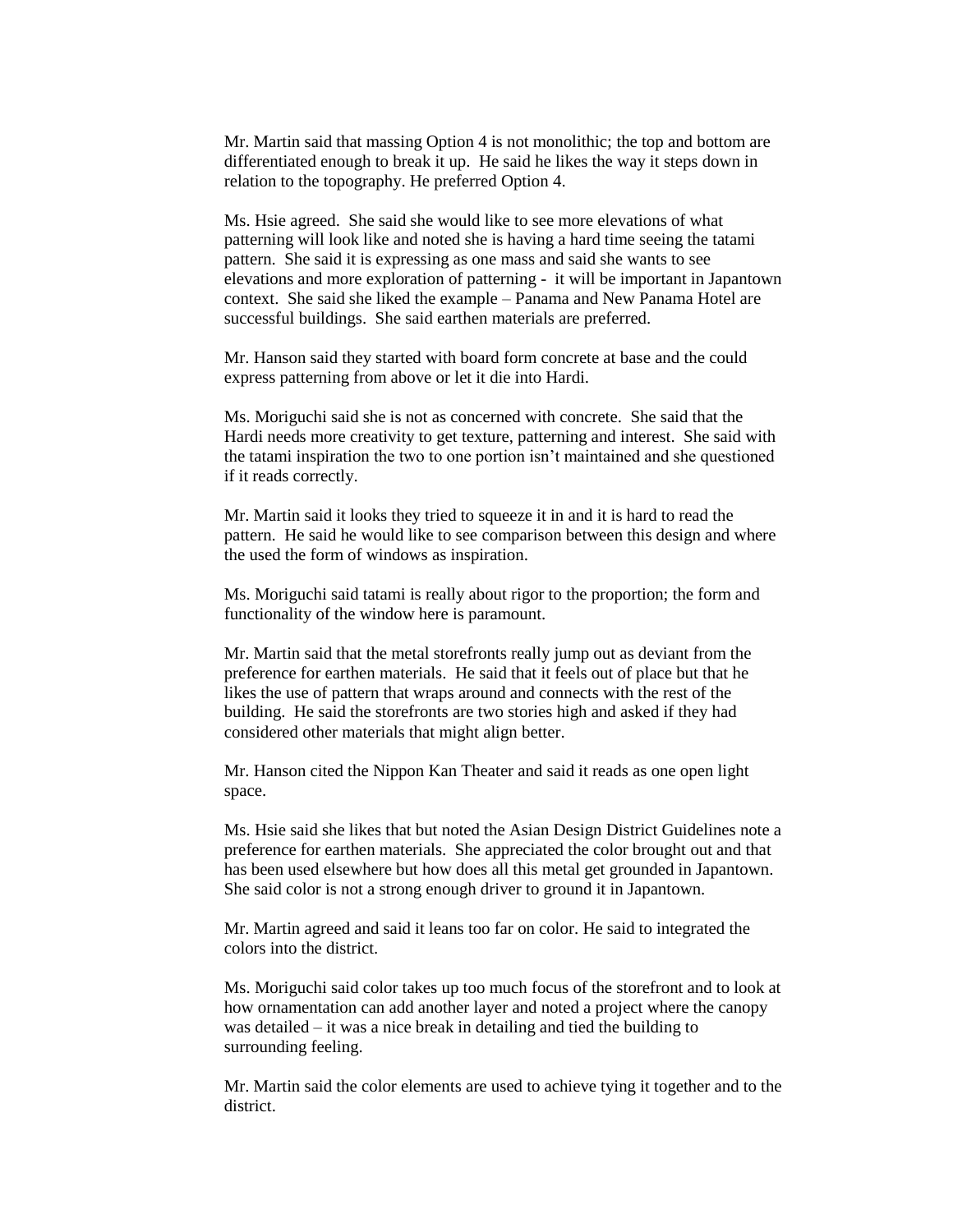Ms. Moriguchi said that it looks like it is pushing that way but they aren't there yet. She said ornamentation, texturing, material selection – this seems more modernist.

Ms. Leong said they are leaning more to a design interpretation and she asked what is the inspiration and how does it tie in. She said at the pedestrian level it could carry a strong story.

Mr. Hanson said they came up with the landscape concept and the screening element developed; they brought that into the storefront and brought it around the building.

Ms. Hsie said the screen concept is nice and allows visibility in; she wondered how it might work in wood. She said it should celebrate the Asian Cultural district with ornamentation like in temple art is integrated into components and the community is reflected in the building. She said the massing looks good.

Mark (owner) said they are looking at long term durability of materials which is why they haven't gone with wood.

Ms. Frestedt said it comes up in the district a lot.

Ms. Moriguchi said that some materials age better than others – some patina well over time. She said she is not as concerned with screening. She noted that powdercoated metal looks different from paint.

Mr. Hanson said that glass painted on the back side picks up on the powdercoated metal.

Ms. Frestedt said we need to know if it will matter or glossy; colors don't always render true. She said to show preferred versus alternate color scheme.

Ms. Moriguchi noted the success of panels on Hirabayashi Place.

Mr. Martin said that he had no strong preference but that it is important that colors ties into district.

Ms. Hsie said to focus on texture  $-$  it could be a finer grain.

Ms. Frestedt said she was concerned that Poppy is too bright an orange than what is seen in district.

Ms. Moriguchi said that it depends on how much you are seeing at one time – just a pop of color around the windows or more at storefronts.

Ms. Evanson said that they propose to fence the entire 16' alley width. She said it will keep people out for safety.

Mr. Hanson said they want it a bit different from the building – the alley is owned by SDOT but will be controlled by owners of this building.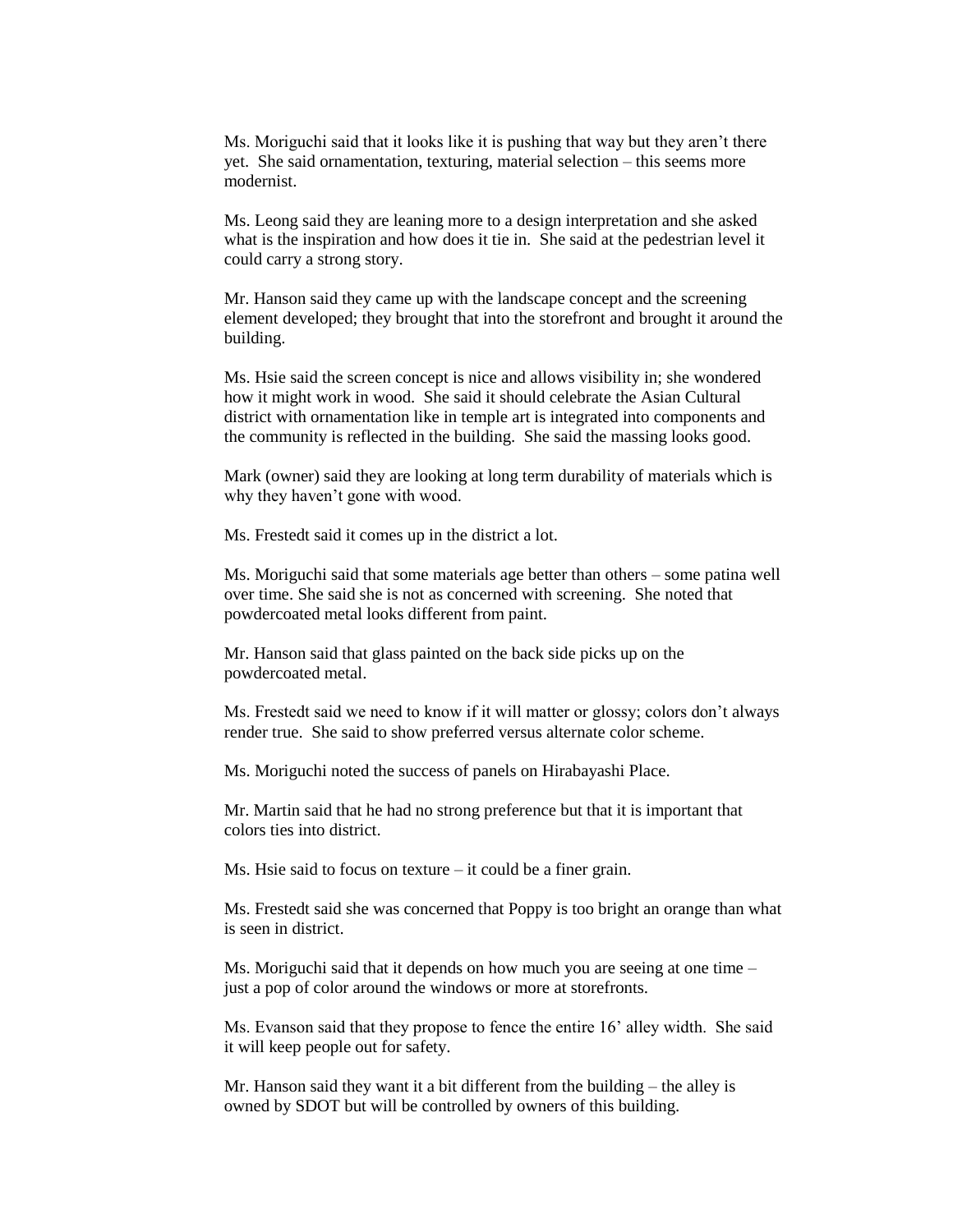Mr. Martin said to continue the pattern of verticals like the guard rail that is already there.

Ms. Moriguchi said it should just 'disappear'.

Mr. Hanson said they are waiting for SDOT guidance on materials etc.

Ms. Frestedt noted the tension of screening – community members' comments on chain link and metal fencing. She said to add an aesthetic complement – even black coated versus galvanized.

Mr. Martin said he likes the playground and likes that it includes trees.

Ms. Moriguchi liked the playground.

Ms. Evanson said it was designed by the childcare provided – there are strict guidelines to follow.

Ms. Leong appreciated the name of the building "Hana".

Ms. Moriguchi said that buildings can have branding and identity.

Public Comment:

Dennis Chinn said they have done a great job. He asked why they have focused on the Nippon Kan Building.

Mr. Hanson said it is a gorgeous building with great proportions; it has had a great restoration and is a handsome building.

Ms. Frestedt said it is listed on the National Register.

Ms. Moriguchi said she wants to look at the whole package before commenting on lighting – she said don't try to do everything now.

Ms. Leong said that pedestrian illumination is important.

Mr. Hanson said they have to have more than typical lighting.

There were comments about the appearance / visibility of the courtyard at night and Mark said they aren't sure at this point. He said there will be lighting at the overhang in courtyard. They may have 24-hour security lighting but they also don't want to disturb the residents.

Mr. Hanson said that they will have a standard box sign on the canopy; they expect a  $10 - 20$ -year tenancy – maybe longer.

Responding to questions Ms. Frestedt said 2700 Kelvin is standard for lighting in the district.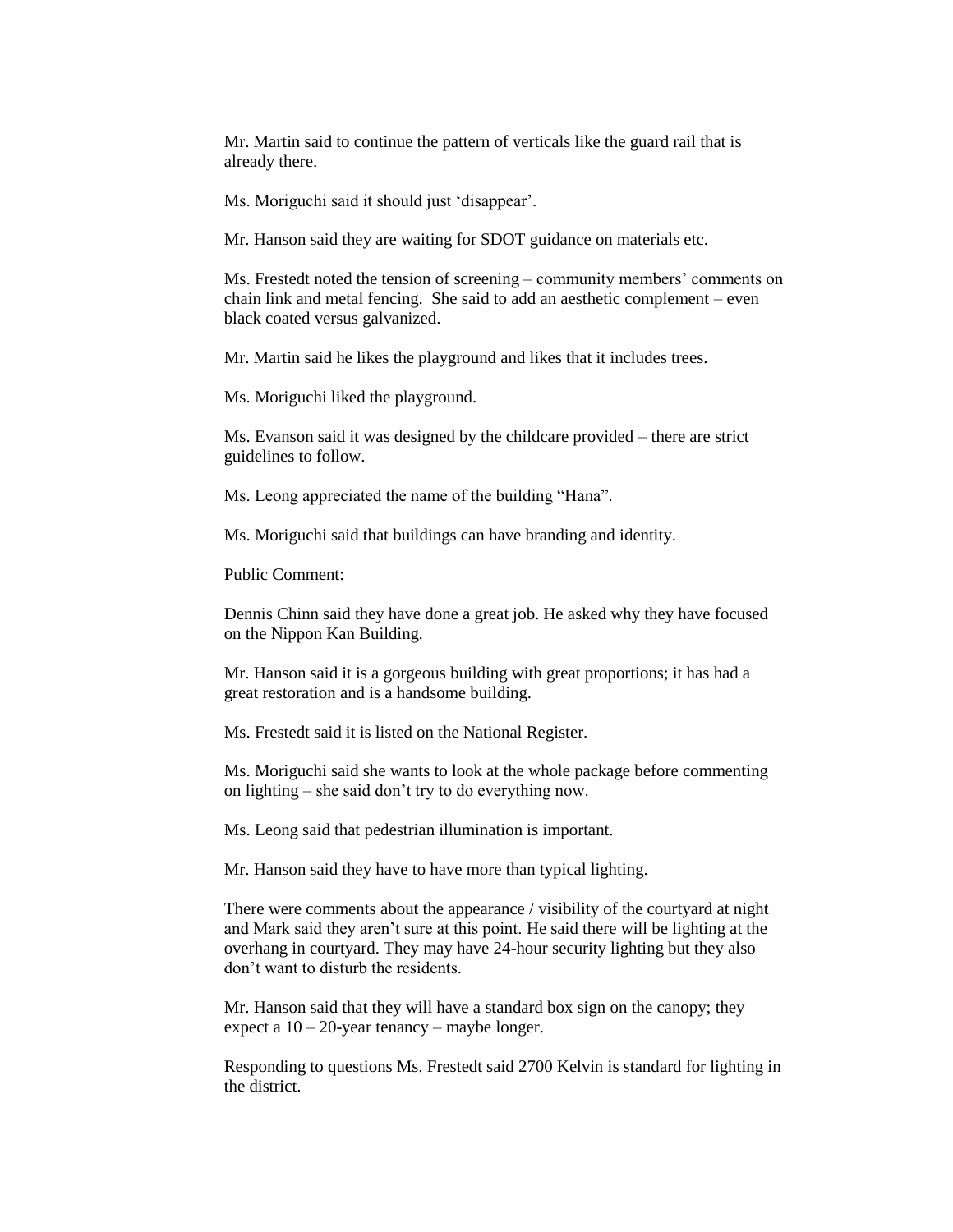Ms. Moriguchi noted the importance of consistency along pedestrian walkway.

Summary:

Scheme 4 massing preferred.

Next level of detail – texture and patterning and storefront level concept to tie into each other and to Nihonmachi.

Tatami texture a great start but how do those elements translate to a building this size.

- Mr. Martin said to scale it down a bit from what is seen now.
- Ms. Frestedt said to provide a more detailed elevation to show patterning.
- Ms. Moriguchi said the sensibility of patterning is important. These patterns can add depth so not just that it is tatami.
- Ms. Hsie appreciated the fine detail and asked for more visual detail and relief that patterning can provide.
- Ms. Frestedt noted contrast of white vinyl windows on black building.
- Mr. Hanson said that the building is separated from the windows by a metal transition so they are not right up to each other. He said the putty color is muddy and white is the best option. He said that black vinyl is made but they want color around the window.
- Ms. Frestedt noted there is black on black at the Angeline in Columbia City.
- Ms. Moriguchi said the Adobe color is not horrible it was used on the Publix. She said she appreciates the metal t rim. She said she would like to see a small mock up to test the white versus black windows and metal trim, and how deep it is etc.
- Mr. Martin said the color contrasts more in real life than it does in the rendering so he would like a better sense of how that will look.

Add characters to signage, building.

Ms. Hsie said to reduce amount of anodized aluminum; integrate it into strong concept. Color itself needs to have stronger story and needs to speak to Japantown. Patterning needs to read as strong if you took color off. Color shouldn't be the concept.

Mr. Martin said that pattern materiality or rhythm should tie into district.

Ms. Moriguchi said that time effort and thought put in to design shows.